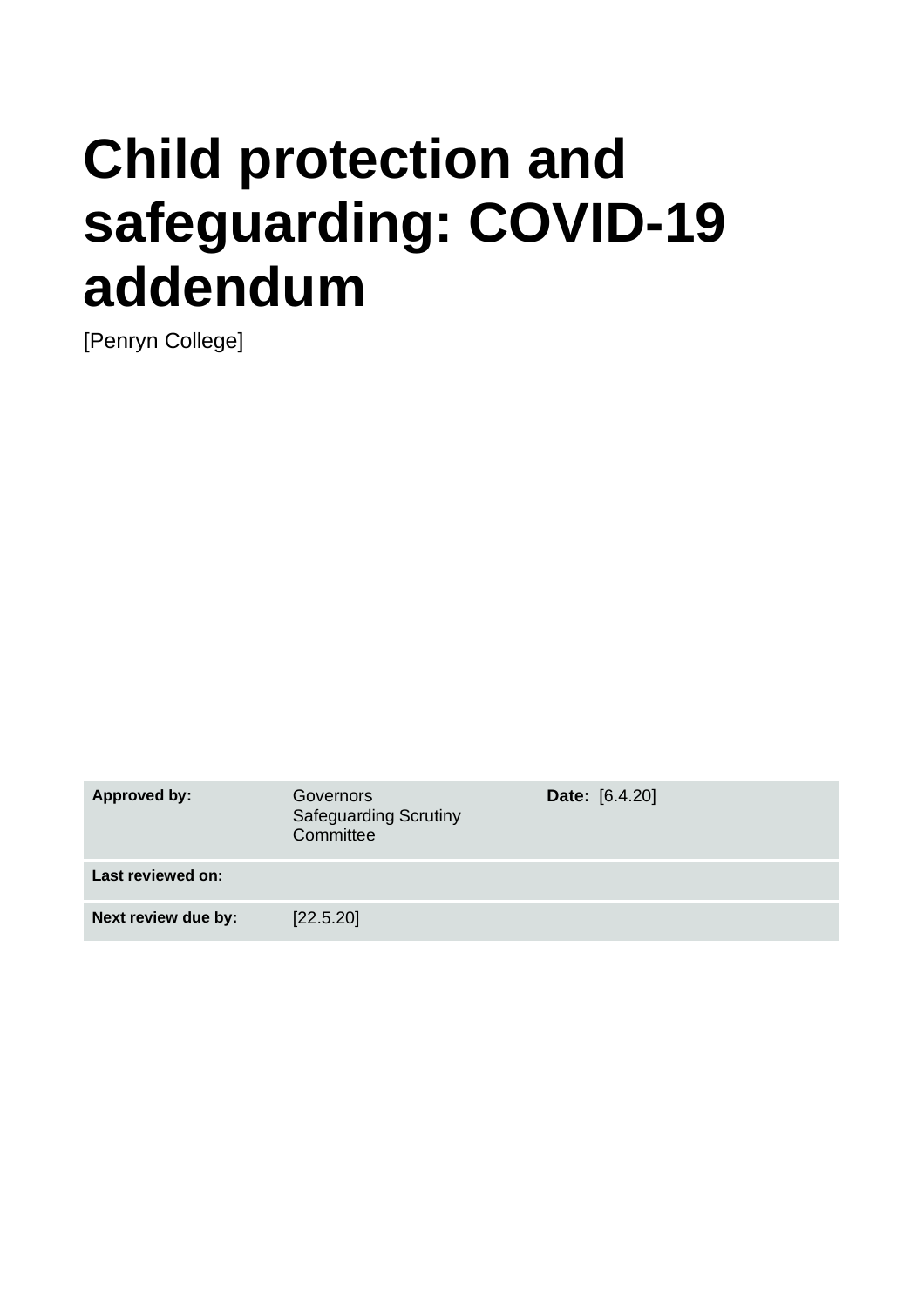# **Contents**

# <span id="page-1-0"></span>**Important contacts**

| <b>ROLE</b>                                                                            | <b>NAME</b>                          | <b>CONTACT DETAILS</b>                                                                      |
|----------------------------------------------------------------------------------------|--------------------------------------|---------------------------------------------------------------------------------------------|
| Designated safeguarding lead<br>(DSL)                                                  | Daniel Mather                        | dmather@penryn-<br>college.cornwall.sch.uk                                                  |
| Deputy DSL                                                                             | Alison McGee-Harrison                | amcgee-harrison@penryn-<br>college.cornwall.sch.uk                                          |
| Deputy DSL                                                                             | <b>Isabel Bennetts</b>               | Ibennetts@penryn-<br>college.cornwall.sch.uk                                                |
| Designated member of senior<br>leadership team if DSL (and<br>deputy) can't be on site | <b>Beth Laing</b>                    | blaing@penryn-<br>college.cornwall.sch.uk                                                   |
| Headteacher                                                                            | Paul Walker                          | pwalker@penryn-<br>college.cornwall.sch.uk                                                  |
| Safeguarding Governor(s)                                                               | <b>Ruth Rawley</b><br>Lisa Skittrall | rrawley@penryn-<br>college.cornwall.sch.uk<br>Iskittrall@penryn-<br>college.cornwall.sch.uk |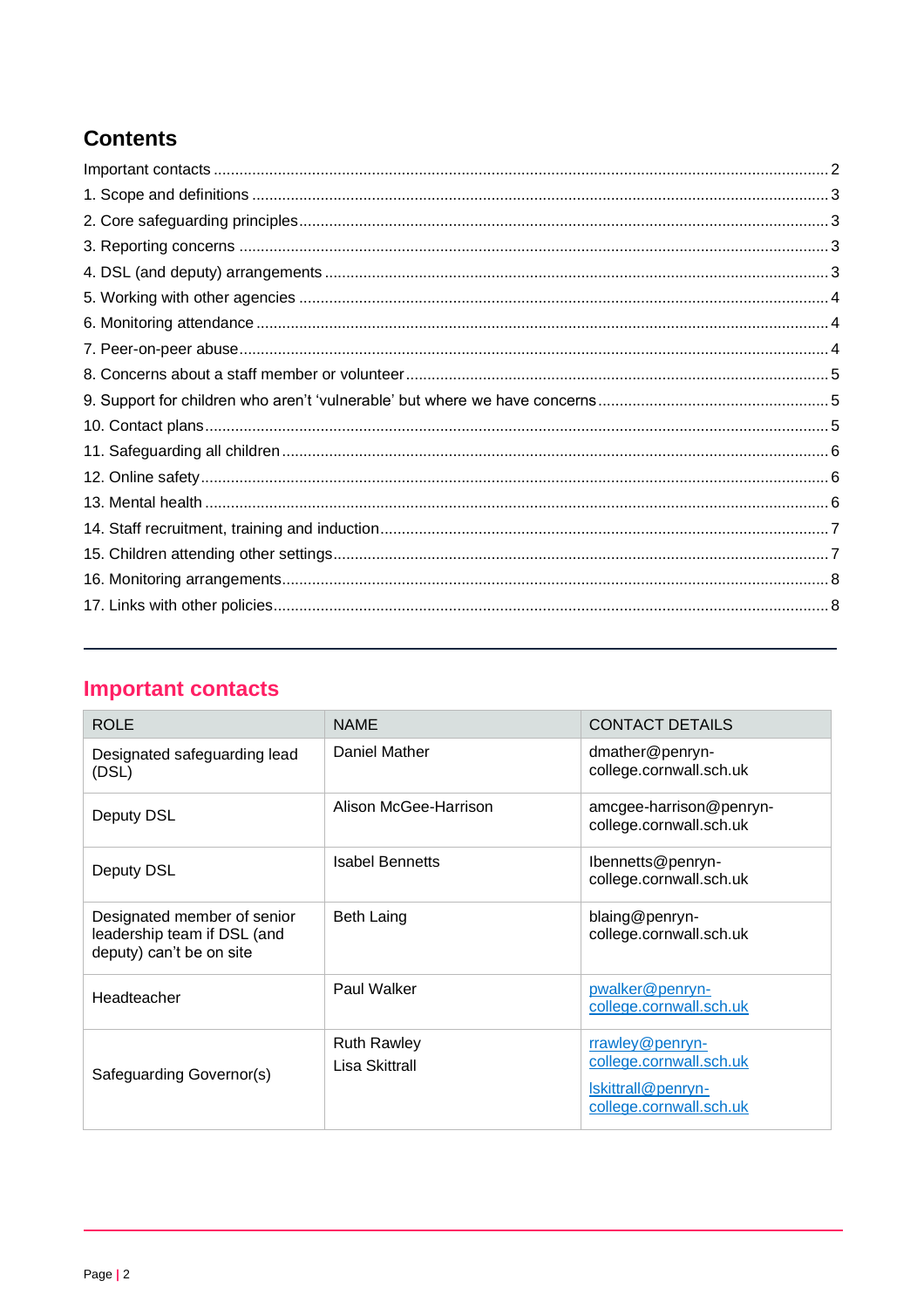# <span id="page-2-0"></span>**1. Scope and definitions**

This addendum applies during the period of school closure due to COVID-19, and reflects updated advice from Cornwall local authority (LA).

It sets out changes to our normal child protection policy in light of the Department for Education's guidance [Coronavirus: safeguarding in schools, colleges and other providers,](https://www.gov.uk/government/publications/covid-19-safeguarding-in-schools-colleges-and-other-providers) and should be read in conjunction with that policy.

Unless covered here, our normal child protection policy continues to apply.

The Department for Education's (DfE's) definition of 'vulnerable children' includes those who:

- > Have a social worker, including children:
	- With a child protection plan
	- Assessed as being in need
	- Looked after by the local authority
- <span id="page-2-1"></span>> Have an education, health and care (EHC) plan

# **2. Core safeguarding principles**

We will still have regard to the statutory safeguarding guidance, [Keeping Children Safe in Education.](https://www.gov.uk/government/publications/keeping-children-safe-in-education--2)

Although we are operating in a different way to normal, we are still following these important safeguarding principles:

- The best interests of children must come first
- If anyone has a safeguarding concern about any child, they should continue to act on it immediately
- A designated safeguarding lead (DSL) or deputy should be available at all times (see section 4 for details of our arrangements)
- It's essential that unsuitable people don't enter the school workforce or gain access to children
- <span id="page-2-2"></span>Children should continue to be protected when they are online

# **3. Reporting concerns**

All staff and volunteers must continue to act on any concerns they have about a child immediately. It is still vitally important to do this, both for children still attending school and those at home.

The safeguarding Team can still be contacted via the e-mail: [safeguarding@penryn-college.cornwall.sch.uk](mailto:safeguarding@penryn-college.cornwall.sch.uk)

As a reminder, all staff should continue to work with and support children's social workers, where they have one, to help protect vulnerable children.

# <span id="page-2-3"></span>**4. DSL (and deputy) arrangements**

If our DSL (or deputy) can't be in school, they can be contacted remotely by:

e-mailing: [safeguarding@penryn-college.cornwall.sch.uk](mailto:safeguarding@penryn-college.cornwall.sch.uk)

Phone: 07570145106

We will keep all school staff and volunteers informed of any changes to safeguarding procedures by the 'daily e-mail update'.

We will ensure that DSLs (and deputies), wherever their location, know who the most vulnerable children in our school are.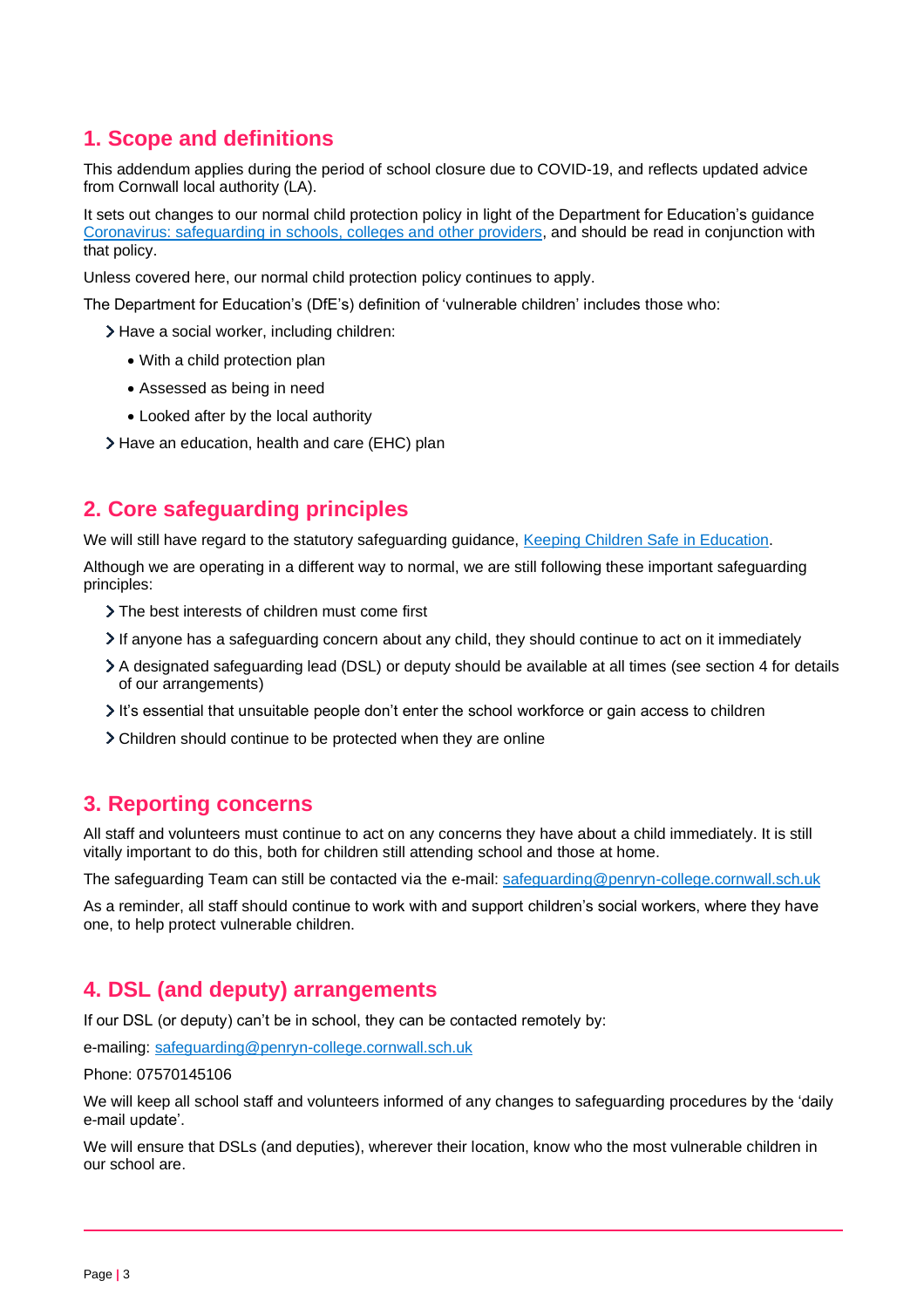On occasions where there is no DSL or deputy on site, a senior leader will take responsibility for co-ordinating safeguarding. The senior leader will be responsible for liaising with the off-site DSL (or deputy) to make sure they (the senior leader) can:

- I dentify the most vulnerable children in school
- Update and manage access to child protection files, where necessary
- Liaise with children's social workers where they need access to children in need and/or to carry out statutory assessments
- <span id="page-3-0"></span>Update DSL and SLT lead for 'vulnerable students' of daily in-school register.

## **5. Working with other agencies**

We will continue to work with children's social care, and with virtual school heads for looked-after and previously looked-after children.

We will continue to update this addendum where necessary, to reflect any updated guidance from:

- > Our local safeguarding partners
- The local authority about children with education, health and care (EHC) plans, the local authority designated officer and children's social care, reporting mechanisms, referral thresholds and children in need

## <span id="page-3-1"></span>**6. Monitoring attendance**

As most children will not be attending school during this period of school closure, we will not be completing our usual attendance registers or following our usual procedures to follow up on non-attendance.

The exception to this is where any child we expect to attend school during the closure doesn't attend, or stops attending. In these cases, we will:

- Follow up on their absence with their parents or carers, by contacting via our attendance team.
- > Notify their social worker, where they have one

We are using the Department for Education's daily online attendance form to keep an accurate record of who is attending school.

We will make arrangements with parents and carers to make sure we have up-to-date emergency contact details, and additional contact details where possible through regular e-mail updates.

## <span id="page-3-2"></span>**7. Peer-on-peer abuse**

We will continue to follow the principles set out in part 5 of Keeping Children Safe in Education when managing reports and supporting victims of peer-on-peer abuse.

<span id="page-3-3"></span>Staff should continue to act on any concerns they have immediately – about both children attending school and those at home.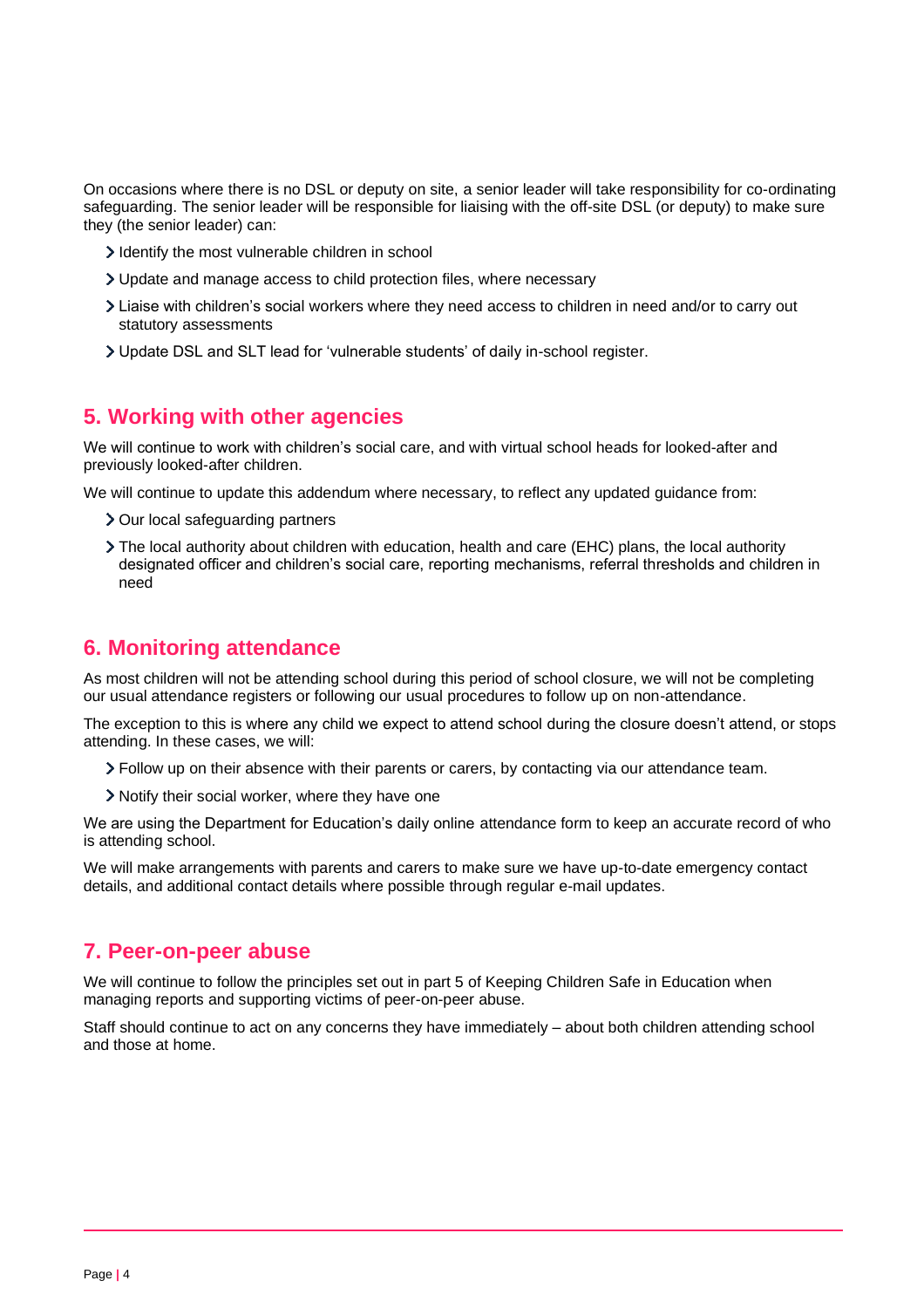# **8. Concerns about a staff member or volunteer**

We will continue to follow the principles set out in part 4 of Keeping Children Safe in Education.

Staff should continue to act on any concerns they have immediately – whether those concerns are about staff/volunteers working on site or remotely.

You should continue to contact the Head Teacher (Paul Walker) about concerns or allegations regarding the conduct of a staff member or volunteer.

We will continue to refer adults who have harmed or pose a risk of harm to a child or vulnerable adult to the Disclosure and Barring Service (DBS).

We will continue to refer potential cases of teacher misconduct to the Teaching Regulation Agency. We will do this using the email address [Misconduct.Teacher@education.gov.uk](mailto:Misconduct.Teacher@education.gov.uk) for the duration of the COVID-19 period, in line with government guidance.

# <span id="page-4-0"></span>**9. Support for children who aren't 'vulnerable' but where we have concerns**

We have the option to offer places in school to children who don't meet the Department for Education's definition of 'vulnerable', but who we have safeguarding concerns about. We will work with parents/carers to do this. If these children will not be attending school, we will put a contact plan in place, as explained in section 10 below.

# <span id="page-4-1"></span>**10. Contact plans**

We have contact plans for children with a social worker and children who we have safeguarding concerns about, for circumstances where:

- They won't be attending school (for example where the school, parent/carer and social worker, if relevant, have decided together that this wouldn't be in the child's best interests); or
- They would usually attend but have to self-isolate

Each child has an individual plan which sets out:

- $\checkmark$  How often the school will make contact this will be at least once a week
- $\checkmark$  Which staff member(s) will make contact as far as possible, this will be staff who know the family well
- $\checkmark$  How staff will make contact this will be over the phone or in some cases, via their Key Worker

We have agreed these plans with children's social care and other agencies where relevant. They remain under review across the Safeguarding Team (including SLT lead for Vulnerable Students and SENCO).

<span id="page-4-2"></span>If we can't make contact, staff will contact, in the first instance the DSL, and then where appropriate, children's social care or the police].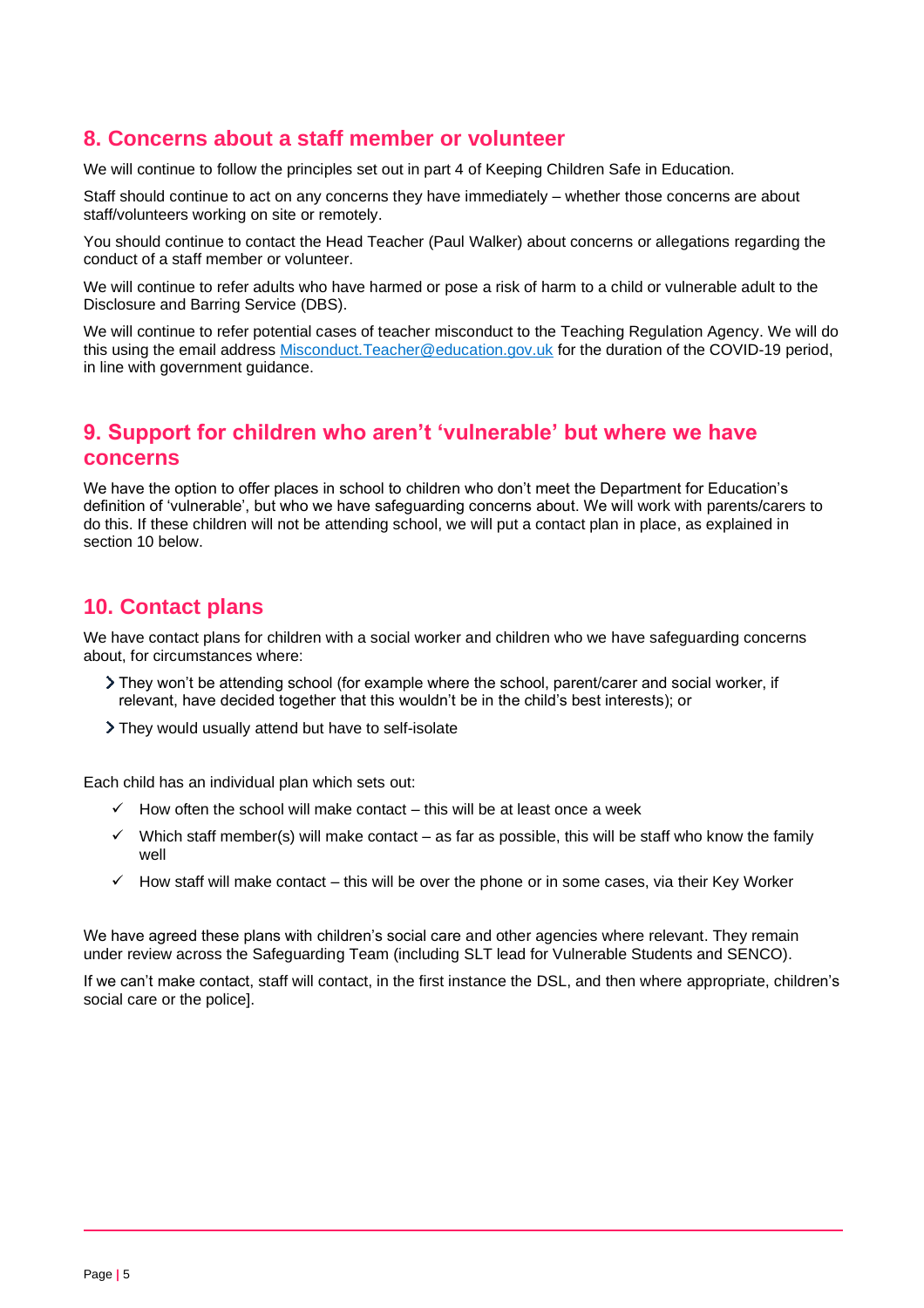# **11. Safeguarding all children**

Staff and volunteers are aware that this difficult time potentially puts all children at greater risk.

Staff and volunteers will continue to be alert to any signs of abuse, or effects on pupils' mental health that are also safeguarding concerns, and act on concerns immediately in line with the procedures set out in section 3 above.

For children at home, they will look out for signs like:

- Not completing assigned work or logging on to school systems
- No contact from children or families

Children are likely to be spending more time online during this period – see section 12 below for our approach to online safety both in and outside school.

<span id="page-5-0"></span>See section 13 below for information on how we will support pupils' mental health.

# **12. Online safety**

#### **12.1 In school**

We will continue to have appropriate filtering and monitoring systems in place in school.

#### **12.2 Outside school**

Where staff are interacting with children online, they will continue to follow our existing code of practice.

Staff will continue to be alert to signs that a child may be at risk of harm online, and act on any concerns immediately, following our reporting procedures as set out in section 3 of this addendum.

We will make sure children know how to report any concerns they have back to our school, and signpost them to other sources of support too.

It is also important that should staff chose to deliver any 'live' on-line lessons that they consider:

- $\checkmark$  dressing appropriately
- $\checkmark$  what is in the background of where they are speaking from

#### **13.3 Working with parents and carers**

We will make sure parents and carers:

- Are aware of the potential risks to children online and the importance of staying safe online
- $\geq$  Know what our school is asking children to do online, including what sites they will be using and who they will be interacting with from our school

## <span id="page-5-1"></span>**13. Mental health**

Where possible, we will continue to offer our current support for pupil mental health for all pupils.

We will also signpost all pupils, parents and staff to other resources to support good mental health at this time.

<span id="page-5-2"></span>When setting expectations for pupils learning remotely and not attending school, teachers will bear in mind the potential impact of the current situation on both children's and adults' mental health.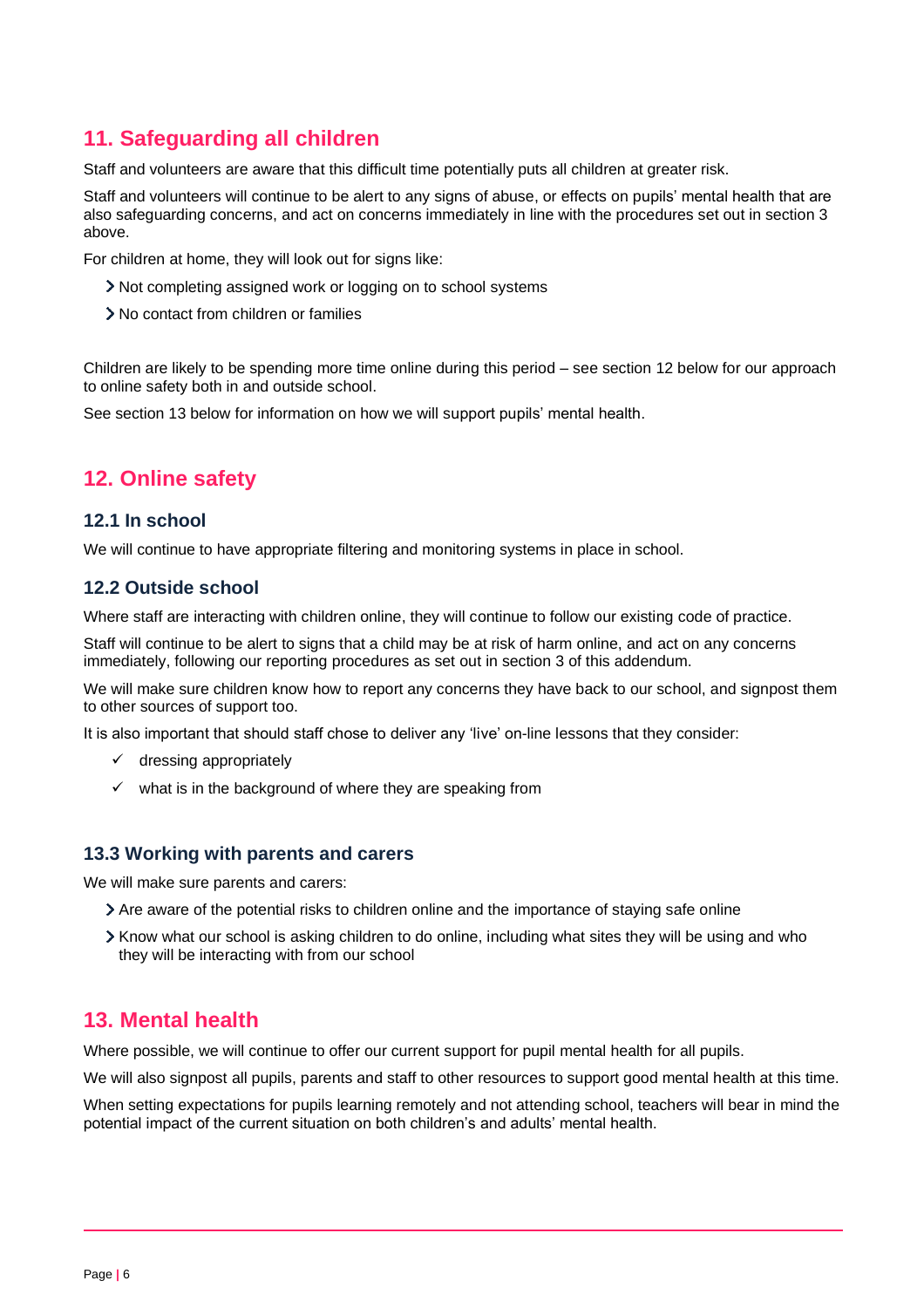# **14. Staff recruitment, training and induction**

#### **14.1 Recruiting new staff and volunteers**

We continue to recognise the importance of robust safer recruitment procedures, so that adults and volunteers who work in our school are safe to work with children.

We will continue to follow our safer recruitment procedures, and part 3 of Keeping Children Safe in Education.

In urgent cases, when validating proof of identity documents to apply for a DBS check, we will initially accept verification of scanned documents via online video link, rather than being in physical possession of the original documents. This approach is in line with revised guidance from the DBS.

New staff must still present the original documents when they first attend work at our school.

We will continue to do our usual checks on new volunteers, and do risk assessments to decide whether volunteers who aren't in regulated activity should have an enhanced DBS check, in accordance with paragraphs 167-172 of Keeping Children Safe in Education.

## **14.2 Safeguarding induction and training**

We will make sure staff and volunteers are aware of changes to our procedures and local arrangements.

New staff and volunteers will continue to receive:

- > A safeguarding induction
- A copy of our children protection policy (and this addendum)
- > Keeping Children Safe in Education part 1

We will decide on a case-by-case basis what level of safeguarding induction staff 'on loan' need. In most cases, this will be:

- A copy of our child protection policy and this addendum
- > Confirmation of local processes
- > Confirmation of DSL arrangements

### **14.3 Keeping records of who's on site**

We will keep a record of which staff and volunteers are on site each day, and that appropriate checks have been carried out for them.

We will continue to keep our single central record up to date.

We will use the single central record to log:

- Everyone working or volunteering in our school each day
- <span id="page-6-0"></span>Details of any risk assessments carried out on staff and volunteers on loan from elsewhere

# **15. Children attending other settings**

Where children are temporarily required to attend another setting, we will make sure the receiving school is provided with any relevant welfare and child protection information.

Wherever possible, our DSL (or deputy) and/or special educational needs co-ordinator (SENCO) and/or SLT 'Vulnerable Students' (BL) will share, as applicable:

- $\geq$  The reason(s) why the child is considered vulnerable and any arrangements in place to support them
- The child's EHC plan, child in need plan, child protection plan or personal education plan